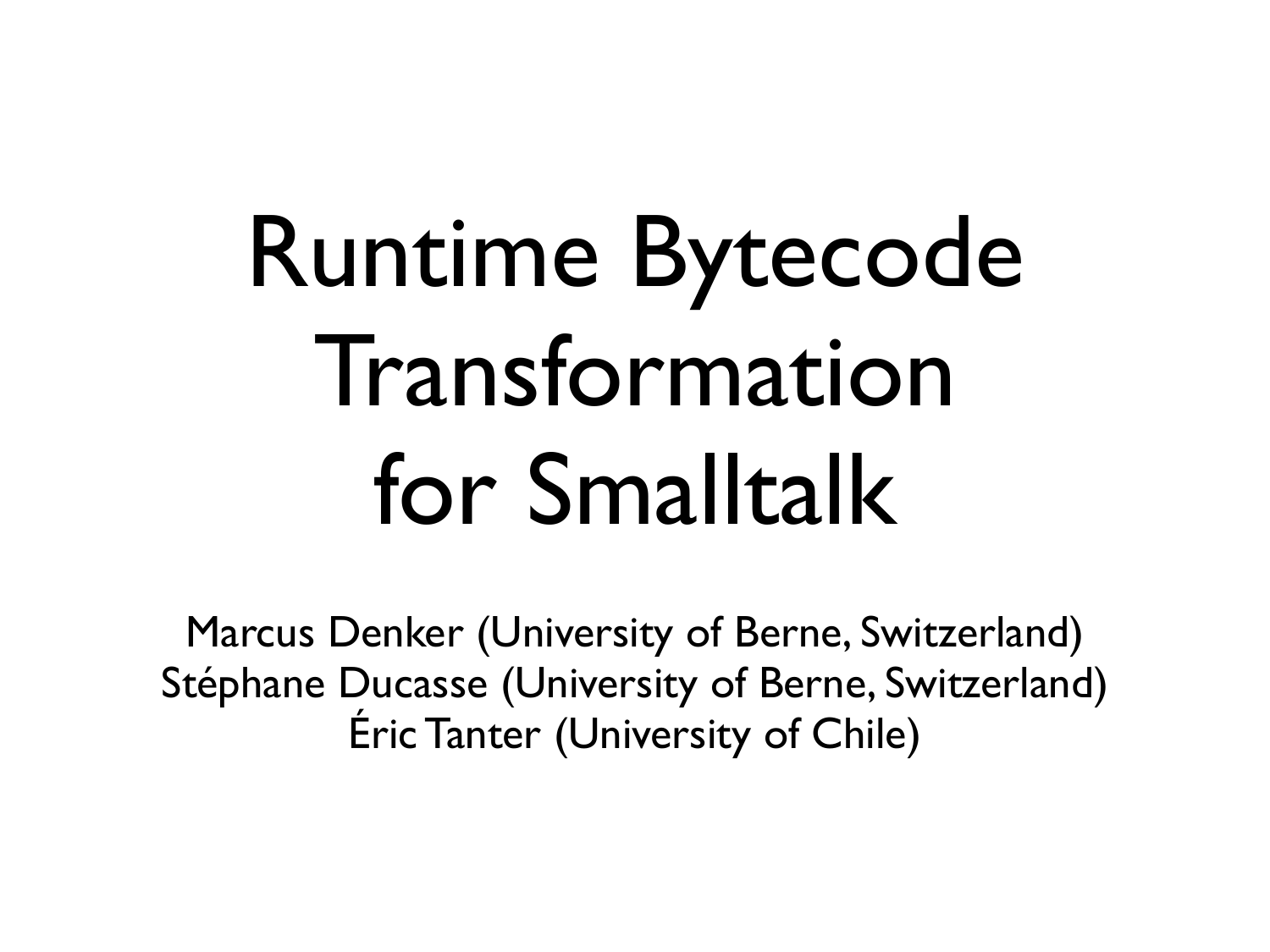#### Motivation

- Runtime transformation needed for
	- Adaptation of running systems
	- Tracing / debugging
	- New language features (MOP, AOP)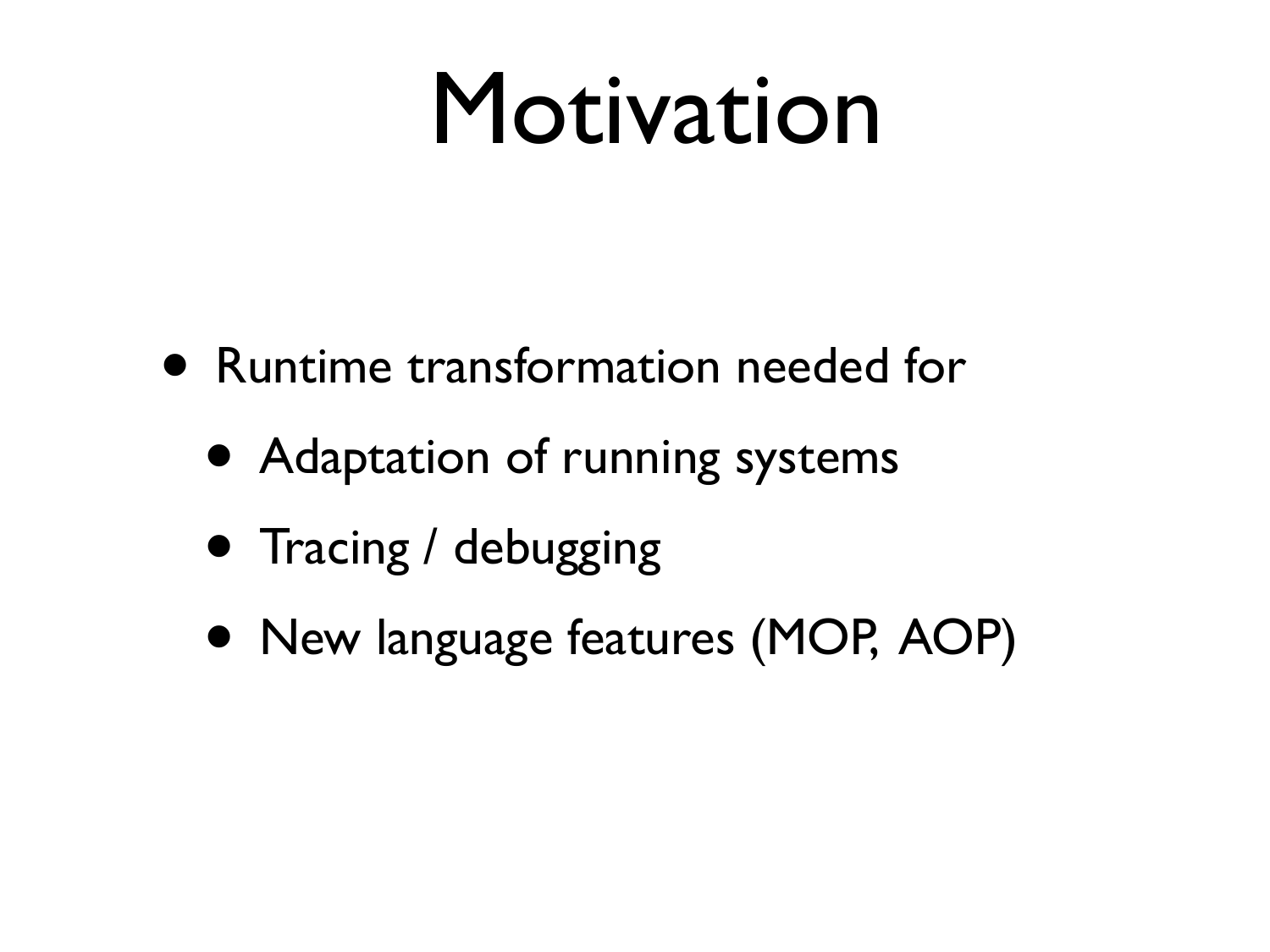## ByteSurgeon

- Library for bytecode transformation in Smalltalk
- Full flexibility of Smalltalk: Runtime
- Provides high-level API
- For Squeak, but portable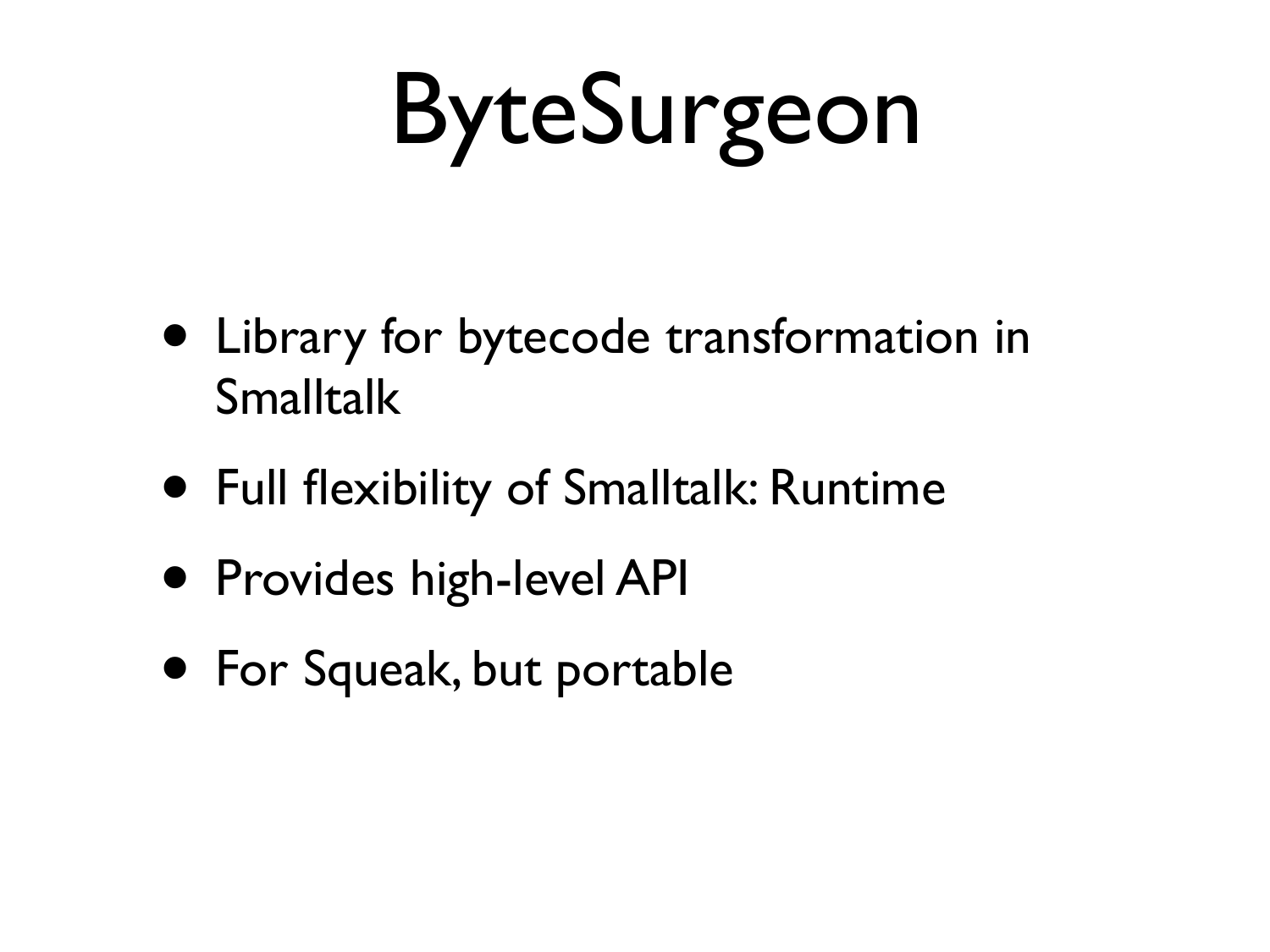# Why Bytecode?

- No need to change the VM
- No source needed
- Other languages possible
- Performance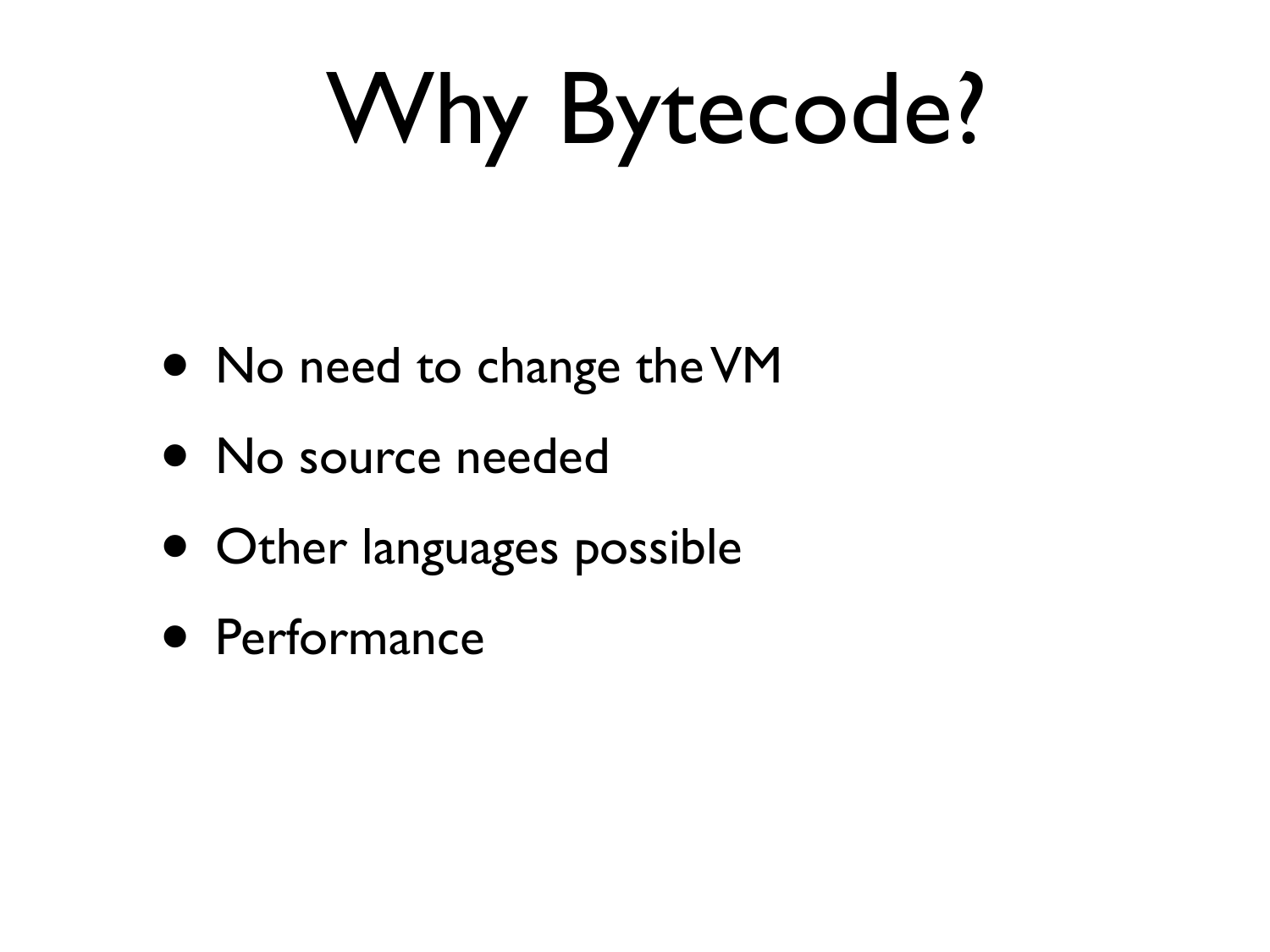### Examples

#### Counts the number of Bytecodes:

InstrCounter reset. Example **instrument:** [:instr | InstrCounter increase ]

#### Counts the number of Sends:

InstrCounter reset. Example **instrumentSend:** [ :instr | InstrCounter increase ]

#### Introspection:

(Example>>#aMethod) instrumentSend: [ :**send** | Transcript show: **send** selector printString]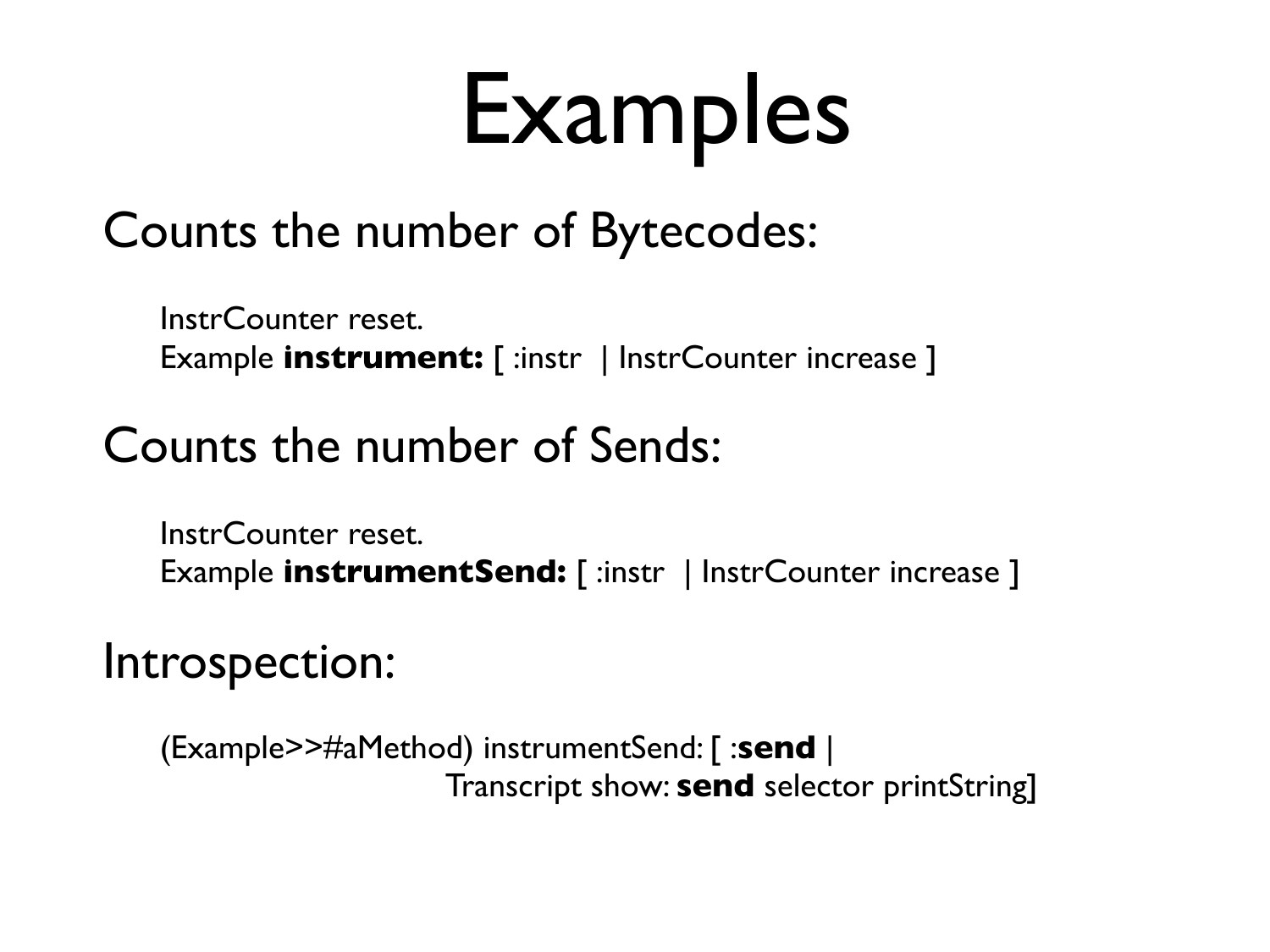### Transformations

Modification: inlining of code

insertBefore:, insertAfter:, replace:

(Example>>#aMethod) instrumentSend: [ :send | send **insertAfter:** 'InstrCounter increase']

(Example>>#aMethod) instrumentSend: [ :send | send **insertAfter:** 'Transcript show:', **send** selector printString].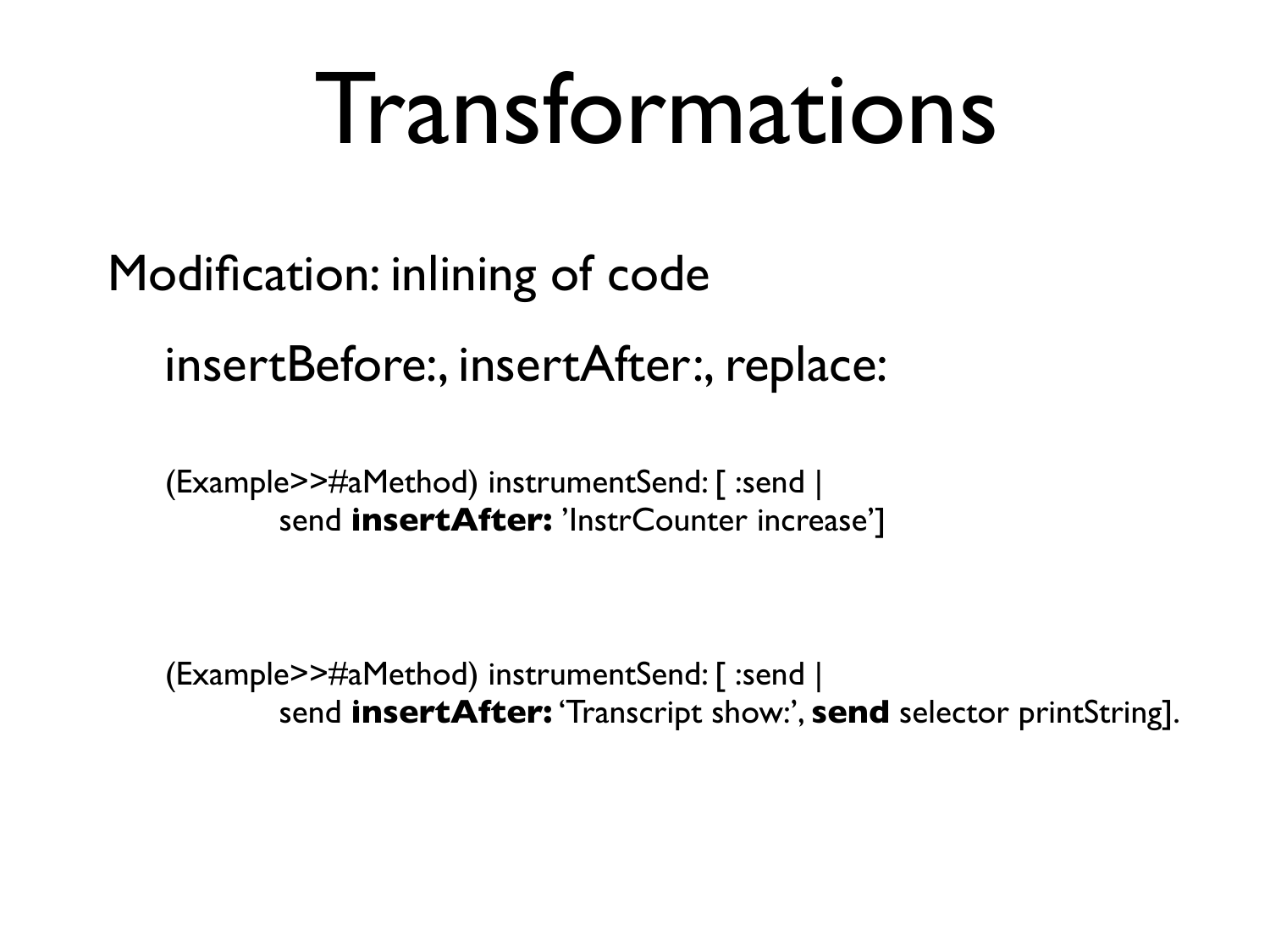### User-defined Variables

Concatenate strings:

(Example>>#aMethod) instrumentSend: [ :send | send insertAfter: 'Logger logSend:' , send selector printString]

#### Poor man's quasi-quoting:

(Example>>#aMethod) instrumentSend: [ :send | send *insertAfter:* 'Logger logSend: <: #sel> '] **using:**  $\{$  #sel -> send selector  $\}$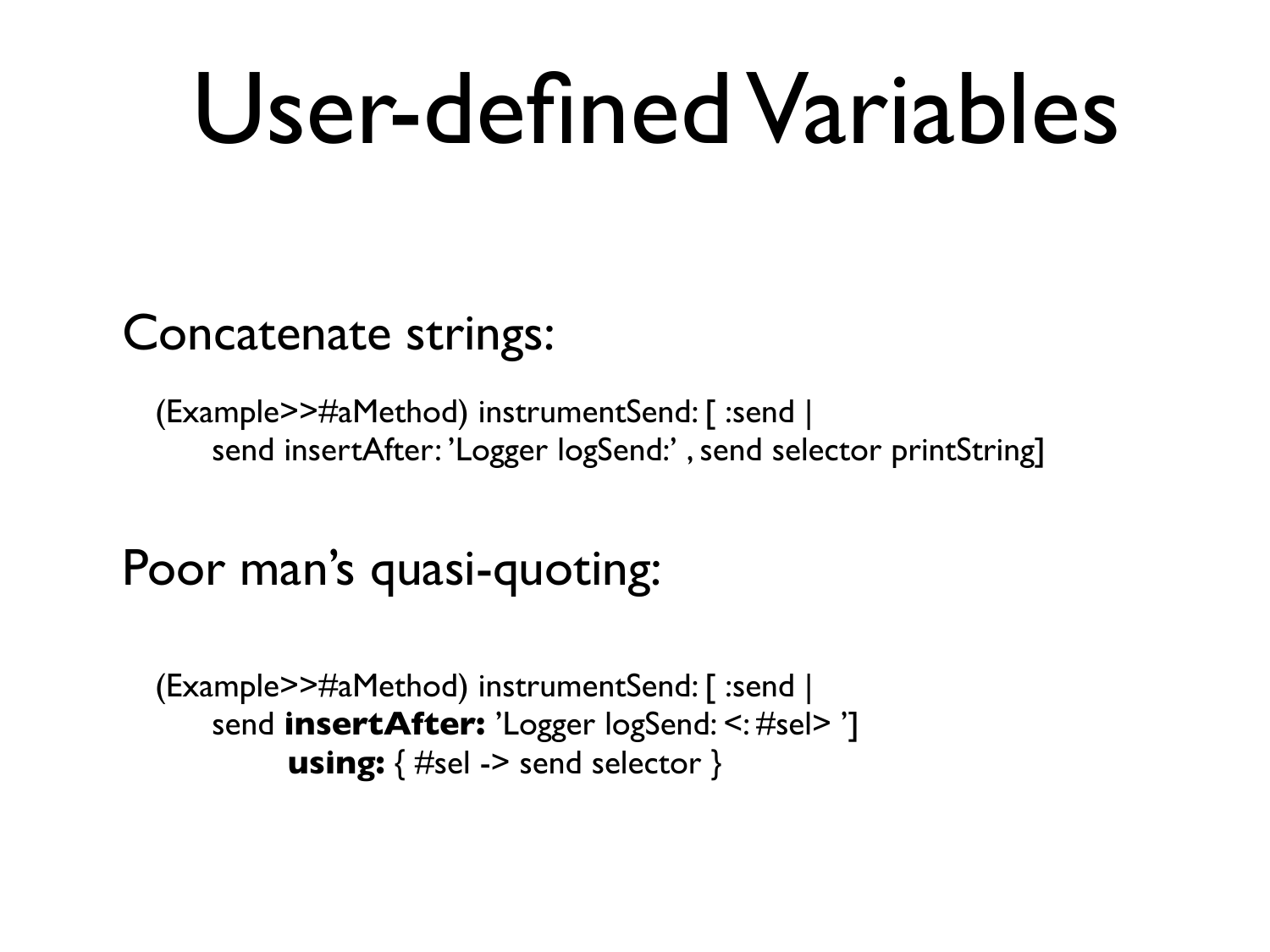### Metavariables

- Goal: extend a send with after logging
- Problem: How to access receiver and args?
- Solution: metavariables

```
Example instrumentSend: [ :s | 
   m insertAfter: 'Logger logSendTo: <meta: #receiver> ' 
]
```
#receiver, #arguments, #argn, #result.... #value, #newvalue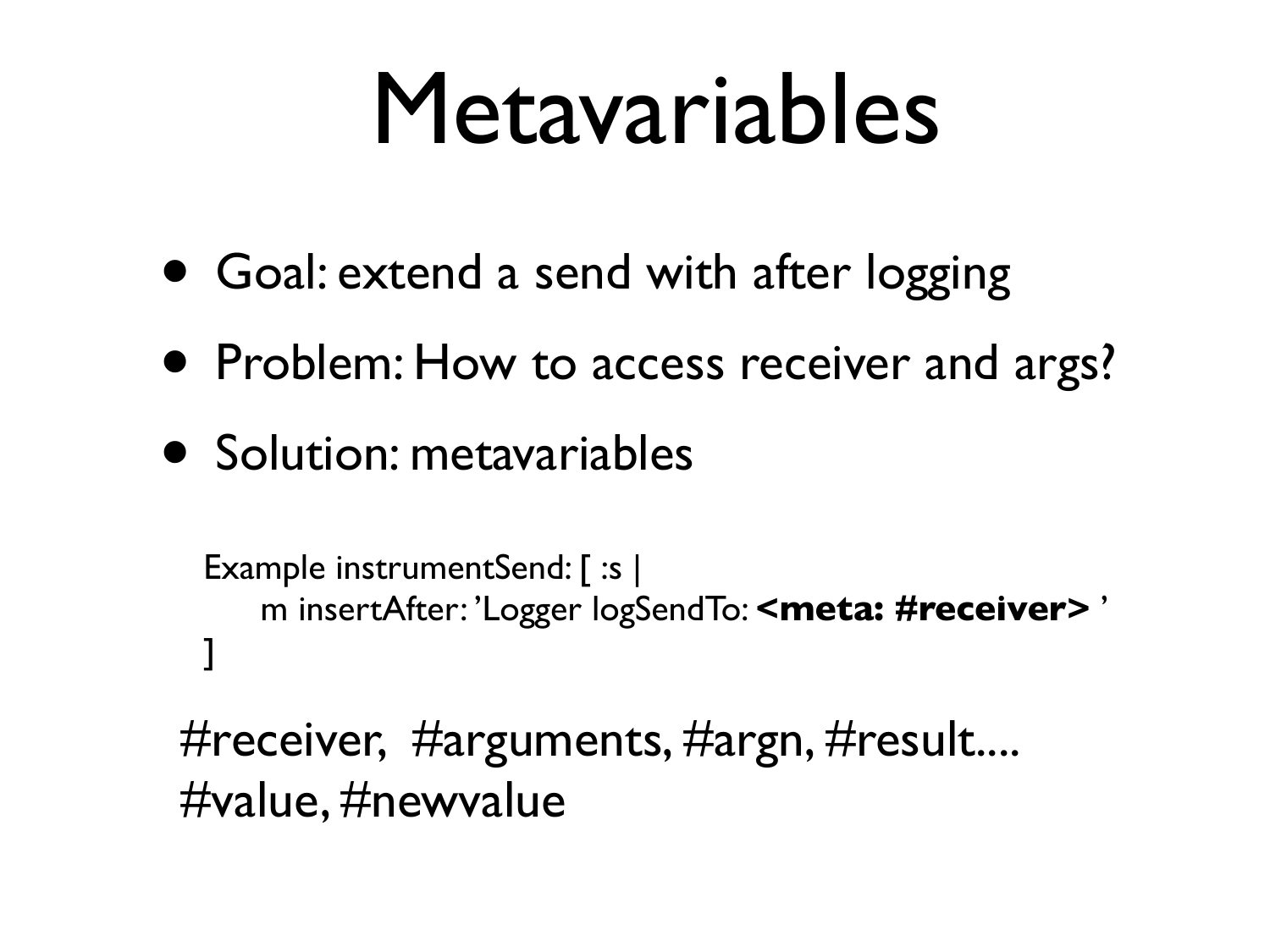### Implementation

#### The Smalltalk Compiler:



#### Backend of NewCompiler:

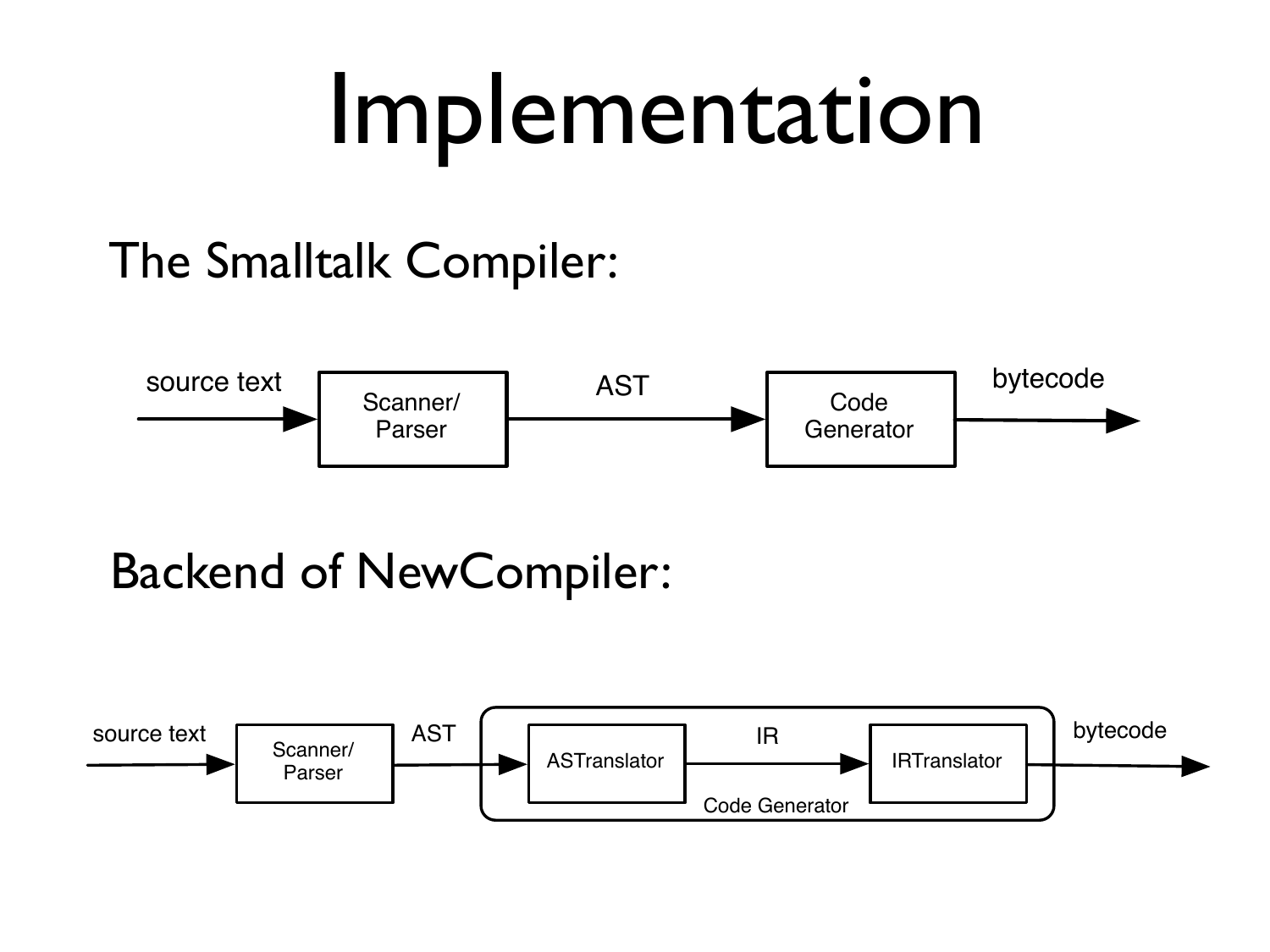## Examples

- MethodWrapper with ByteSurgeon
	- 40 lines of code
	- Slower on install (factor 6)
	- Faster on execution (factor 5.3)

• A very simple MOP (MetaObject Protocol)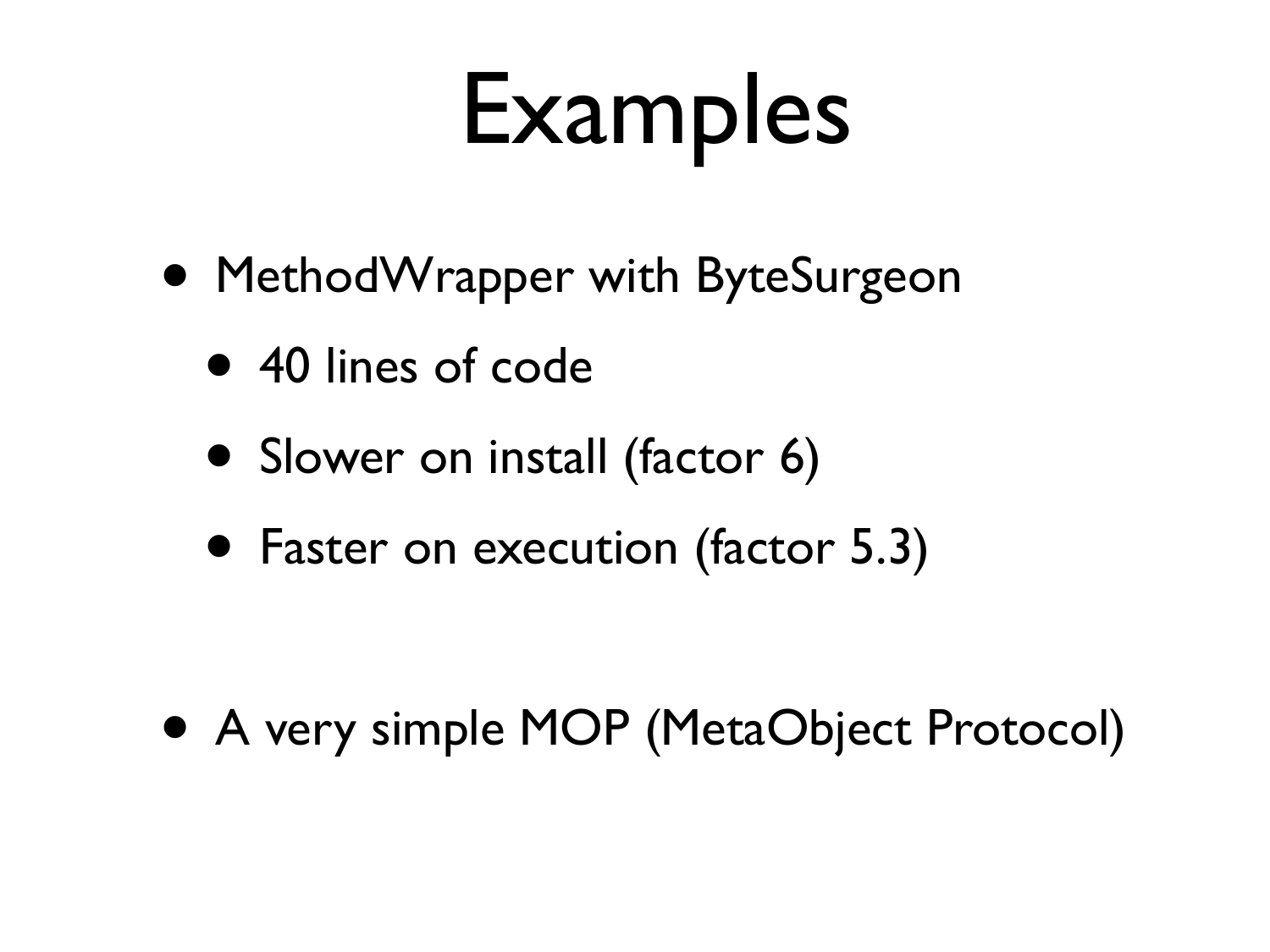## Simple MOP

- Goal: Control instance variable access
- Code for a trace metaobject:

TraceMO>>**instVarRead:** name **in:** object | val | val := object instVarNamed: name. Transcript show: 'var read: ', val printString; cr. ˆval.

TraceMO>>**instVarStore:** name **in:** object **value:** newVal Transcript show: 'var store: ', newVal printString; cr. ˆobject instVarNamed: name put: newVal.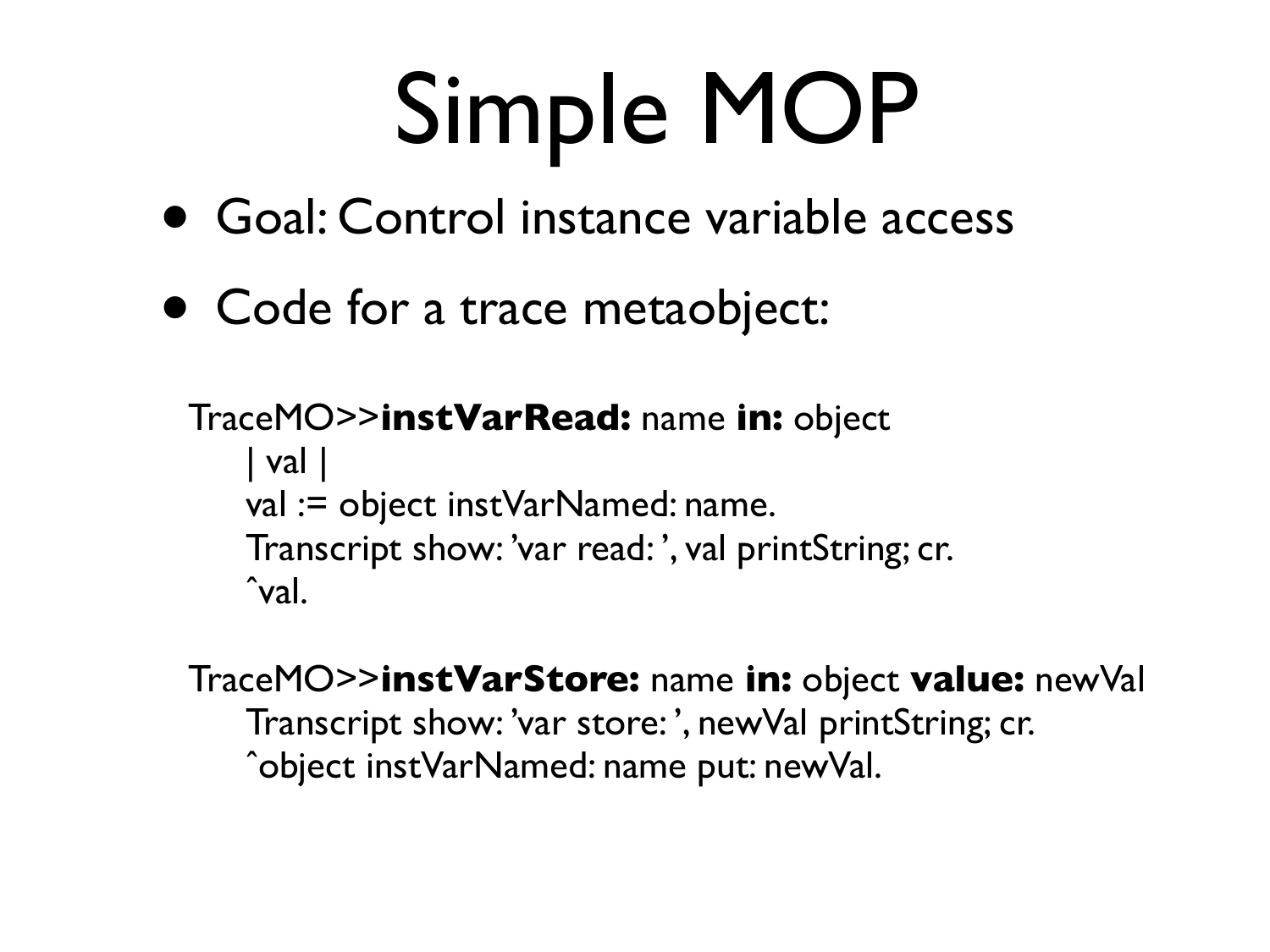## **MOP**

#### MOP class >>**install:** mop **on:** aClass | dict | dict := Dictionary newFrom: #mo -> mop. aClass **instrumentInstVarAccess:** [:instr | dict at: #name put: instr varname. instr isRead ifTrue: [instr **replace:** '<: #mo> instVarRead: <: #name> in: self' using: dict ] ifFalse: [instr **replace:** '<: #mo> instVarStore: <: #name> in: self value: <meta: #newvalue> ' using: dict] ]

#### A simple MOP in <10 lines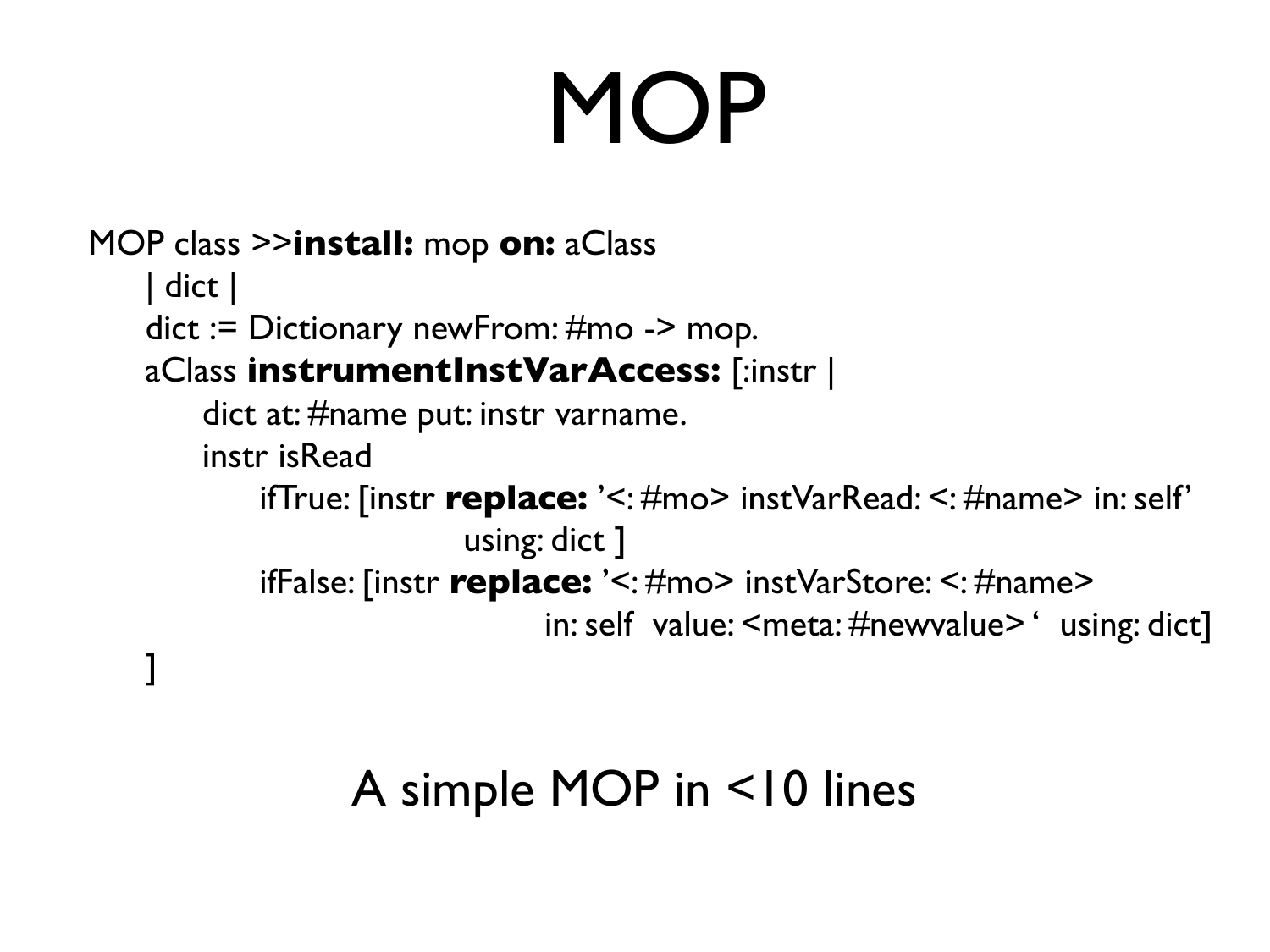### Benchmark

Recompilation Vs. ByteSurgeon:

|                             | time  | factor |
|-----------------------------|-------|--------|
| <b>Bytesurgeon</b>          | 4817  |        |
| <b>standard</b><br>compiler | 9760  | 2.03   |
| new compiler                | 33611 | 6.98   |